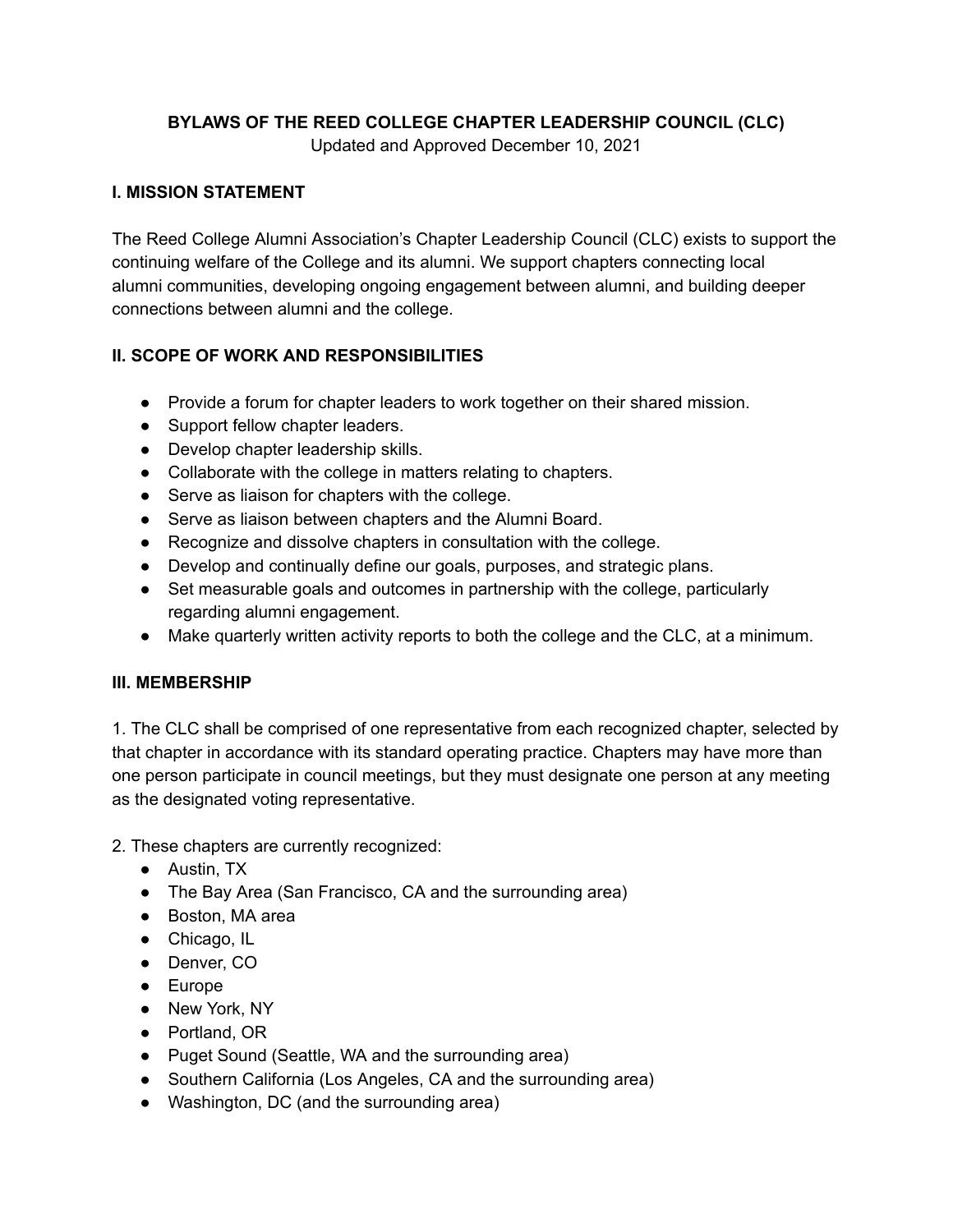3. The CLC Chair is a member of this council.

4. CLC representatives to the Alumni Board are members of this council, regardless of whether they are their chapter's representative to the council.

5. The previous council chair will stay on the council in a past chair advisory position until they are replaced by a new past chair.

a) The past chair may be one of the liaisons to the Alumni Board.

6. Liaison from the Alumni Board to the CLC shall serve as a non-voting member. This person is appointed by the Alumni Board to the CLC.

## **IV. CHAPTER RECOGNITION**

1. Recognition of chapters is the responsibility of the CLC. In consultation with the college, the criteria the CLC shall consider include but are not limited to:

- a) Evidence of sustained interest in the area over at least a one year period.
- b) Recommendation of the college.
- c) Willingness to support the core mission of the CLC, the alumni association, and the college.

2. Dissolution of a recognized chapter is the responsibility of the CLC. The CLC shall consider dissolution of a chapter upon recommendation of:

- a) That chapter's steering committee or chair, or
- b) A member of the CLC, or
- c) The college if there is no steering committee or chair.

3. Both recognition and dissolution of chapters shall be by 2/3 vote, this vote amends Section 3.2 of these bylaws without requiring a formal amendment process.

#### **V. ORGANIZATION**

1. The CLC is governed by a council chair, who is selected by a majority vote of the CLC membership, for a term of one year. The council chair term will run concurrent with the college's fiscal year, starting on July 1 and ending the following June 30.

2. Request for nominations for council chair should be sent out by April 1 and be received by May 1. Voting for council chair will be conducted as soon as possible to allow for a July 1 installation.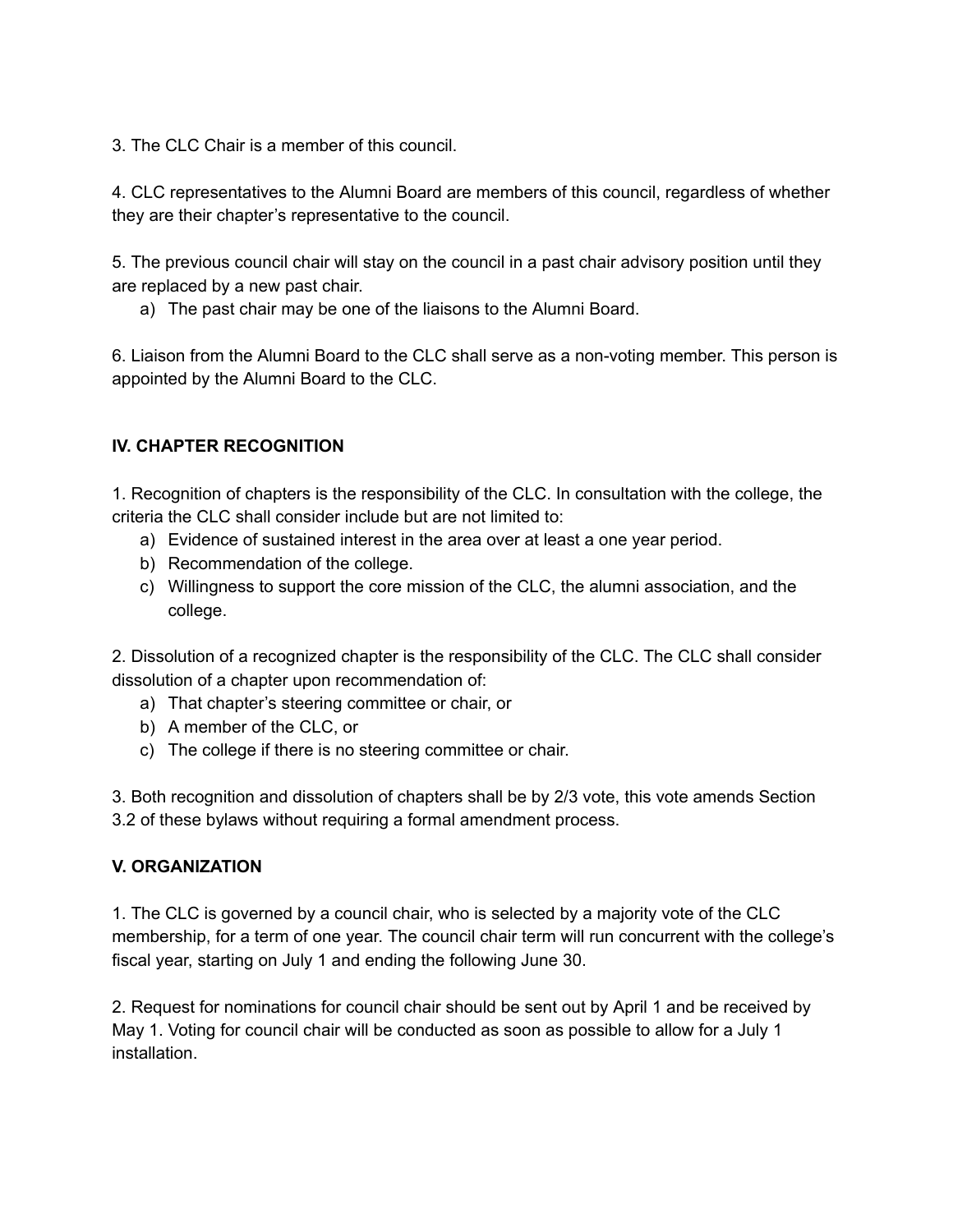3. In the event that there is no council chair, the council may select a chair to complete the term at any time.

4. A member of the CLC may be removed from the council by a 2/3 majority vote of the council. The relevant chapter may select a new representative.

## **VI. MEETINGS**

1. The CLC will meet a minimum of two times per year, with one meeting in person, coincident with the college's annual volunteer weekend (usually in September). Meetings may be called as necessary.

2. The CLC will request the college provide a staff member for all meetings, to assist with note-taking and to provide the college's perspective. The CLC Chair will request that the college circulate meeting minutes via email after each meeting.

3. Non-voting individuals may be invited to participate in CLC meetings, in accordance with an open meeting format. These individuals may include but are not limited to: college staff, the Board of Trustees, prospective chapters seeking recognition, Alumni Board representatives and Alumni Trustees, or others whose specific perspective facilitates council discussions or the CLC determines helpful to their mission.

4. Meetings will be open to all members of the alumni community. However, the CLC may at times need to go into executive session (only voting members).

#### **VII. VOTING**

1. All votes of the CLC require a quorum of half of recognized chapter representatives. Only one vote per chapter is permitted. The CLC will strive to reach consensus on all matters, but ultimately votes and decisions taken by the council will be decided by a simple majority vote, except in the case of bylaw revisions or representative removal which require a 2/3 majority vote. Alumni Board representatives will be selected from among the top three voted-upon nominees.

2. Issues not addressed during CLC meetings may be addressed and voted upon by telephone, email, video conferencing, or other forms of digital communication. To facilitate the voting process, the chair may use electronic means to obtain votes.